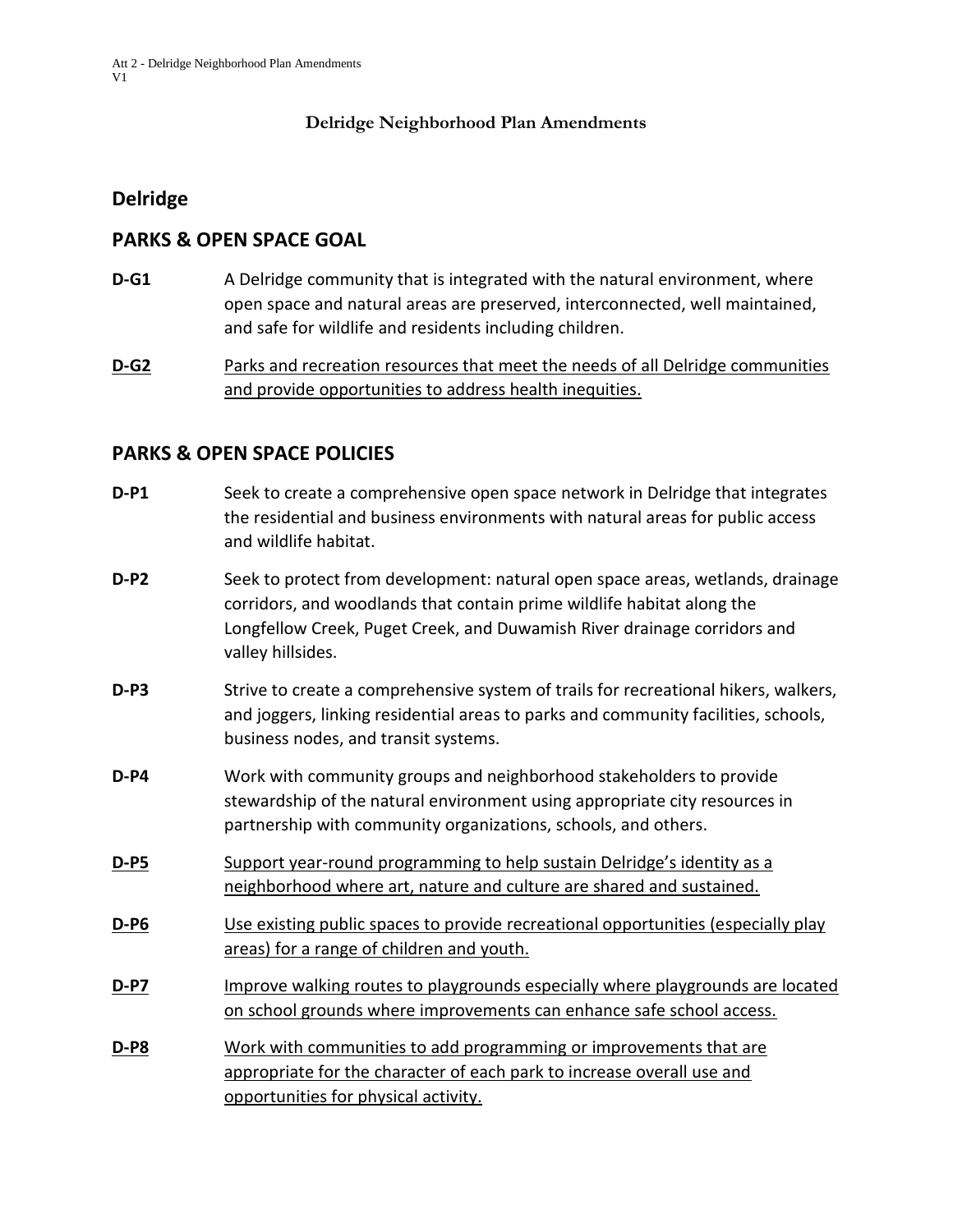| $D-PP9$      | Support the Delridge Community Center, the Southwest Teen Life Center, and<br>organizations like Youngstown Cultural Arts Center in providing a range of<br>culturally supportive programming.                                                                  |
|--------------|-----------------------------------------------------------------------------------------------------------------------------------------------------------------------------------------------------------------------------------------------------------------|
| D-P10        | Increase use of Delridge's park and cultural facilities by engaging historically<br>underrepresented communities and using a multicultural design process in<br>identifying parks and recreation needs and defining physical and programmatic<br>improvements.  |
| <b>D-P11</b> | Seek grants and build partnerships to develop, manage, program, and as needed,<br>acquire parks and cultural facilities.                                                                                                                                        |
| <b>D-P12</b> | Consider the health inequities reported in the Delridge Health Reporting Area<br>when selecting physical improvements and programs, paying special attention<br>that the improvements provide increased opportunity to those experiencing<br>health inequities. |
| D-P13        | Seek to reduce pollution into Longfellow Creek by installing Natural Drainage<br>Systems in the public right-of-way, where feasible, as part of the Integrated Plan.                                                                                            |

### **LAND USE GOALS**

- **D-G((2))3** A series of mixed-use activity nodes or centers along Delridge Way clustering commercial, business, entertainment, community uses, and public facilities.
- **D-G((3))4** The mixed-use neighborhood anchors provide services to residents in compact areas accessible from walkways, park trails, bikeways, transit routes, and local residential streets.

# **LAND USE POLICIES**

- **D-P((5))14** Seek to create special identities for unique districts or places, particularly the neighborhood anchors along Delridge Way, using distinctive and unique gateways, pedestrian amenities, streetscape, and other furnishings and designs.
- **D-P((6))15** Strengthen the local Delridge business community by participating in public/private ventures to provide public benefits as appropriate to meet Delridge' s long-range goals.
- **D-P((7))16** Seek to develop a pedestrian-oriented environment along Delridge Way that integrates adjacent storefront activities with transit, parking, bikeways, and walking areas. Seek to calm traffic on Delridge Way through the neighborhood anchors.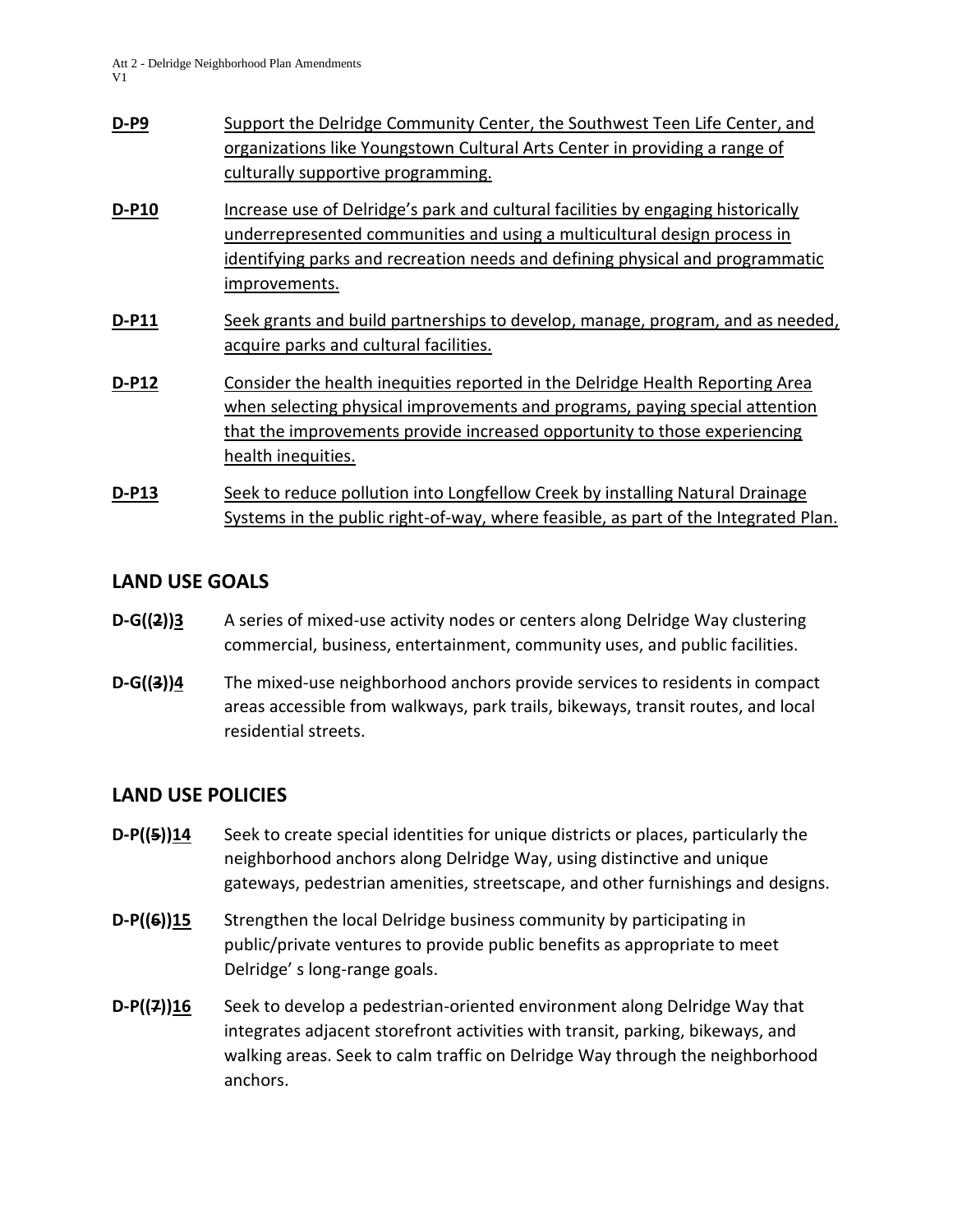- **D-P((8))17** Seek to enhance pedestrian improvements and commercial services in the neighborhood anchor at Delridge and Andover. This anchor should serve as a major local employment center, while facilitating the flow of traffic through the node and onto the West Seattle bridge.
- **D-P((9))18** Seek to improve the "community campus" neighborhood anchor at Delridge and Genesee. This anchor should provide educational, recreational, cultural, and social opportunities (and potentially increased housing) to the neighborhood, by ((preserving and redeveloping the Old Cooper School and by coordinating, expanding, and improving programs between the local agencies)) sustaining, coordinating, and improving programs offered by Youngstown Cultural Arts Center and its tenant organizations, Southwest Youth and Family Services, and the Delridge Community Center.
- **D-P((10))19** Seek to improve the neighborhood anchor at Delridge and Brandon, through means including the continuation of the neighborhood commercial zone in the vicinity, along Delridge Way south to SW Juneau Street. This anchor should provide neighborhood-oriented retail and personal services and neighborhoodbased city services (such as a neighborhood service center and library) for the nearby neighborhoods and existing neighborhood businesses.
- **((D-P11** To support the vision of the neighborhood anchor designated at Delridge and Brandon, LDT zoning is appropriate, along both sides of SW Brandon Street between 23rd Avenue SW and 26th Avenue SW; and along both sides of SW Findlay Street between 23rd Avenue SW and 26th Avenue SW.))
- **D-P((12))20** Seek to improve the neighborhood anchor at Delridge and Sylvan/Orchard Ways, which will provide goods, services, entertainment, and transit services to the West Seattle area.
- **D-P21** Seek to increase construction, by new development, of right-of-way improvements that collect and convey stormwater, and improve pedestrian mobility.
- **D-P22** Undertake Sound Transit 3 station design guidance and station area planning to support community-oriented commercial development, additional residential development, and improved access by biking, walking, and taking transit. A station access plan should also enable car drop-off at the station given the challenges to accessing the station by foot.

# **TRANSPORTATION GOALS**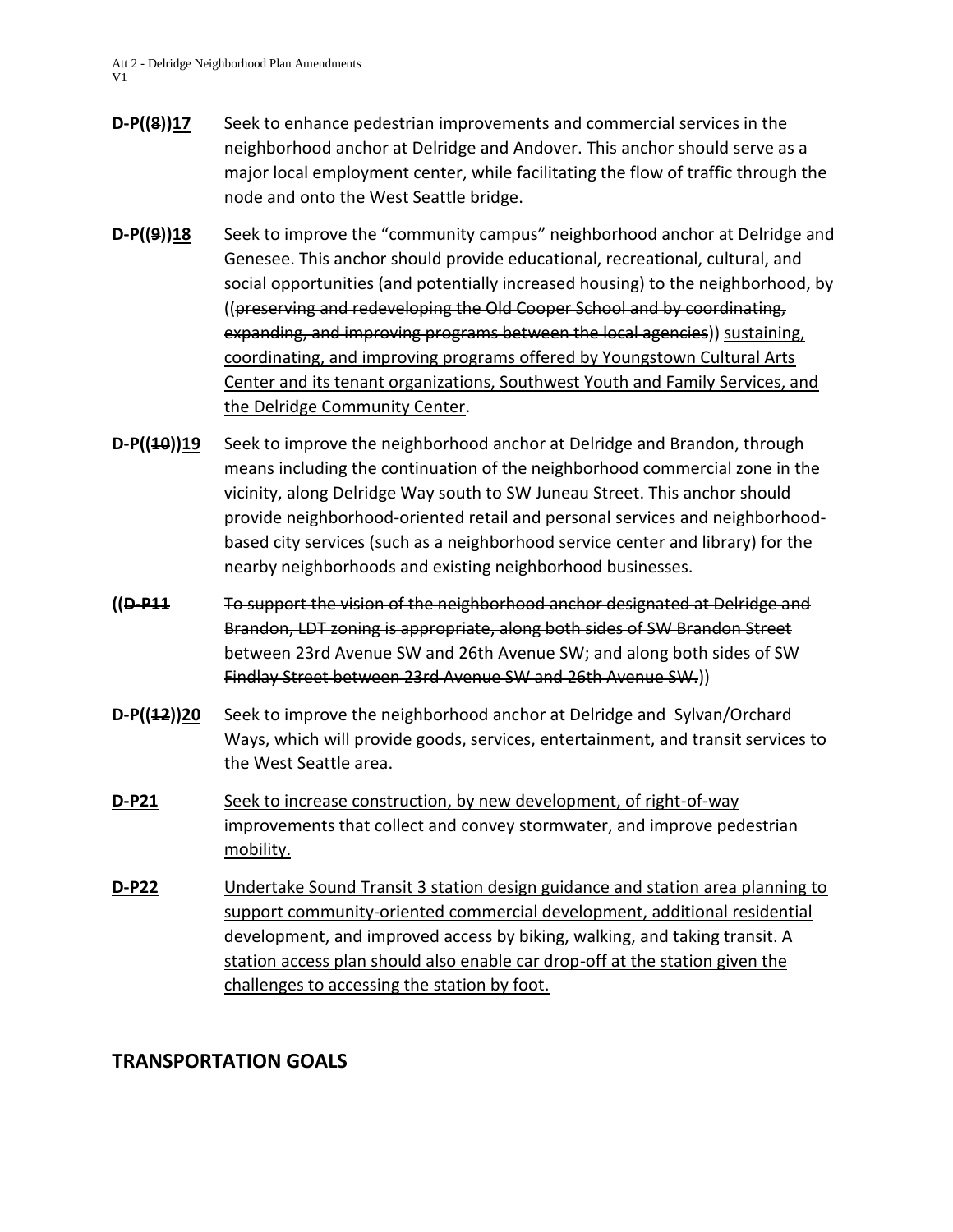- **D-G((4))5** A transportation system that provides convenient access for local travel within the neighborhood, and access to principal employment, shopping, and entertainment activities in the surrounding area.
- **D-G((5))6** A community that provides safe, convenient, and efficient bikeway access to local and regional destinations.

# **TRANSPORTATION POLICIES**

- **D-P((13))23** Encourage high-quality bus service with effective and efficient transfer opportunities, and facilities that provide adequate safety and security.
- **D-P((44))24** Seek to use park-and-ride lots for multiple purposes such as serving as off-peak period recreational trailheads.
- **D-P((15))25** Strive for high-quality roadway maintenance to ensure safe and efficient travel for pedestrians and vehicles.
- **D-P26** Seek to design Delridge Way SW as a multimodal corridor that supports Delridge's vision for community development, with improved transit and nonmotorized transportation choices.
- **D-P27** Maintain and improve unopened rights-of-way to provide walking and biking connections where roads are not feasible.
- **D-P28** Increase the number of streets with sidewalks, implementing the Pedestrian Master Plan and community priorities for new sidewalks.
- **D-P29** Implement a complete network of all ages and abilities bicycle facilities that provide connections to local and regional destinations.
- **D-P30** Maintain and seek opportunities to expand trails in Delridge to provide additional connections to parks and other destinations throughout the neighborhood.
- **D-P31** Partner with organizations such as Feet First, school-based programs, and the community center to offer culturally responsive programs that promote bicycling and walking.

#### **HOUSING GOALS**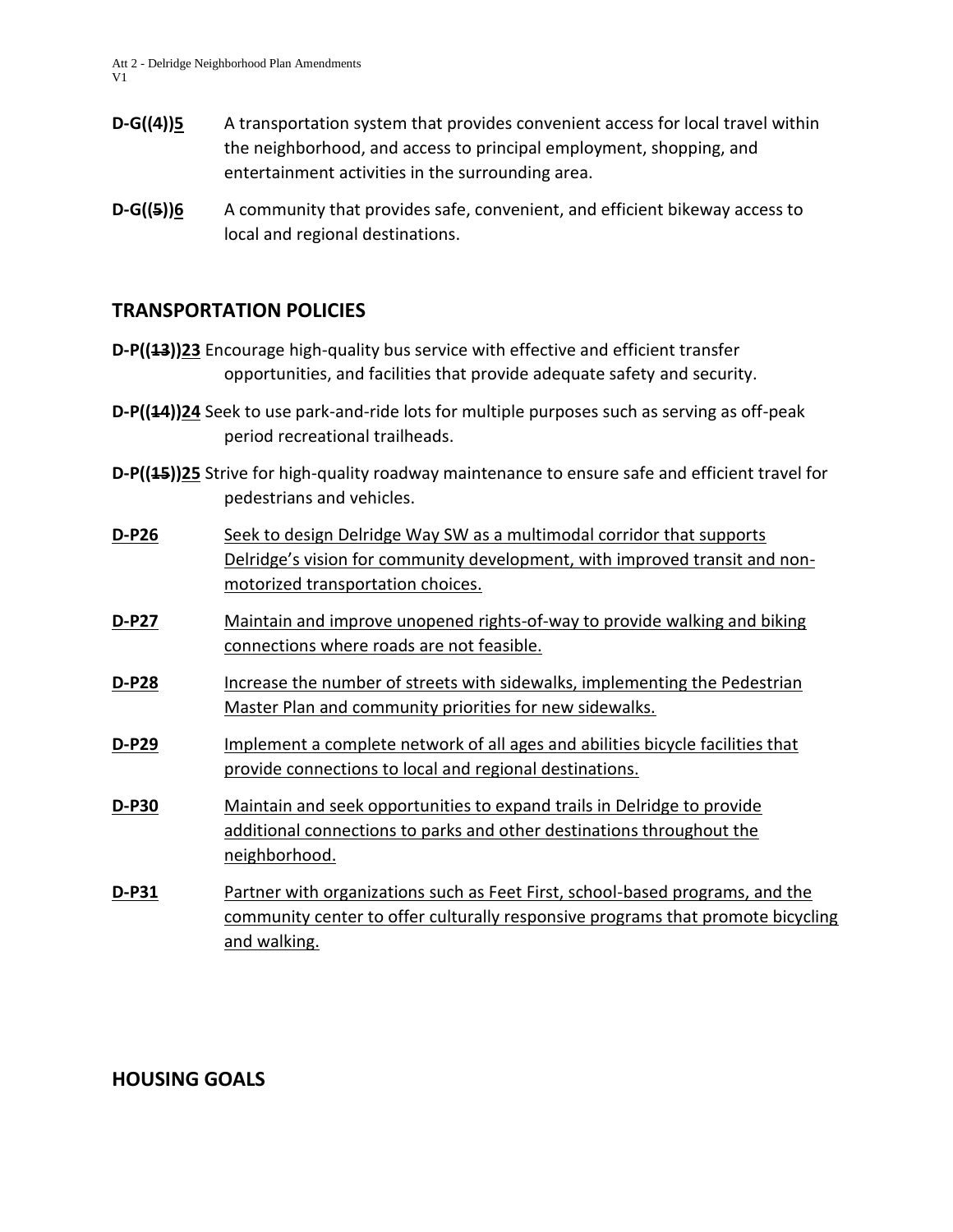- **D-G((6))7** A community with a range of household types, family sizes, and incomesincluding seniors and families with children.
- **D-G((7))8** A community that preserves and enhances the residential character of singlefamily neighborhoods within the Delridge community while providing a range of housing types to fit the diversity of Delridge households.

### **HOUSING POLICIES**

- **D-P((46))32** Seek to use regulatory tools or other means to preserve open space and natural features while increasing the variety of housing types available to the community.
- **D-P((17))33** Encourage the rehabilitation of substandard housing.

# **COMMUNITY & CULTURE GOALS**

**D-G((8))9** A diverse community of neighborhoods with people from many cultures, longtime residents, and newcomers, young and old, people who own and rent homes and who work in a variety of jobs. A community where all people feel safe and welcome, have the opportunity to participate in their community and express what is most important to them, and which meets its residents' social, economic, and recreational needs.

#### **COMMUNITY & CULTURE POLICIES**

- **D-P((18))34** Seek to provide opportunities for multicultural sharing, education, understanding, and celebration through ((community participation)) inclusive engagement and appreciation efforts, and through the provision of public meeting facilities.
- **D-P((19))35** Seek to inventory and promote neighborhood-based emergency preparation plans.
- **D-P((20))36** Strive to build strong partnerships with local crime prevention efforts.
- **D-P((21))37** Seek to involve the whole community to make services available to the broadest cross section of the community by developing programs that address the needs of individuals and families.
- **D-P((22))38** Seek to develop cultural programs (such as art, music, and theater), and support community programs. Seek to provide public facilities that support the cultural programs.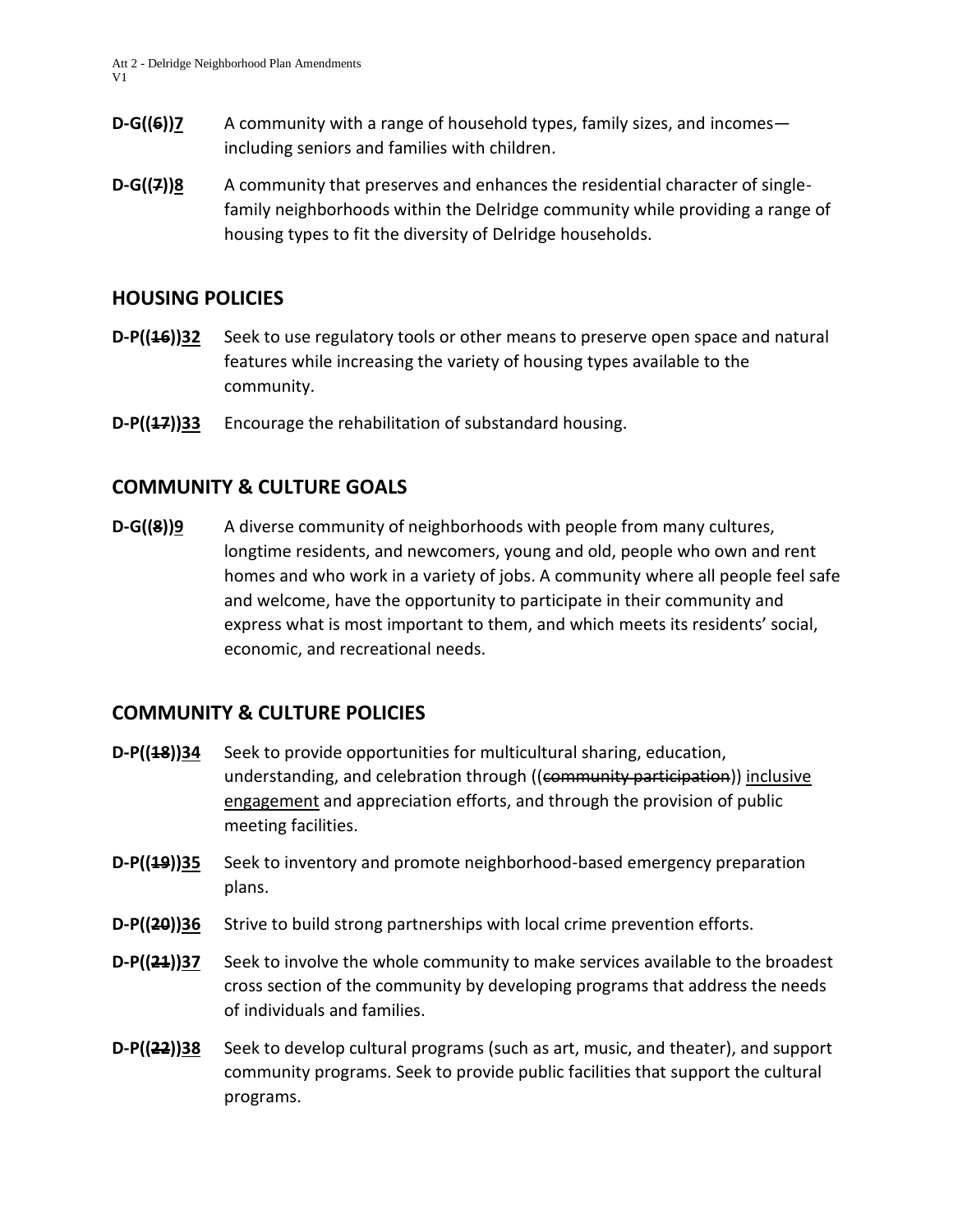- **D-P39** Strengthen partnerships and work with communities of color, immigrants, refugees, native peoples, people with low incomes, youth and limited English proficiency individuals in Delridge when developing and implementing plans that affect the distribution of resources, and programs that serve the community.
- **D-P40** Seek to build community leadership and the capacity of Delridge-serving organizations.
- **D-P41** Use a race and social justice analysis, such as the Racial Equity Toolkit, to establish racial equity outcomes when scoping capital projects and significant programs.

### **PLAN STEWARDSHIP GOAL**

**D-G((9))10** A community fully involved in efforts to implement the neighborhood plan, and to maximize the efficient use of available resources.

### **PLAN STEWARDSHIP POLICIES**

- **D-P ((23))42** Promote partnerships with projects that can leverage City efforts toward the implementation of the Delridge neighborhood plan.
- **D-P((24))43** Support community-based efforts to implement and steward the plan.

# **ECONOMIC DEVELOPMENT GOAL**

**D-G11** A community that offers pathways to jobs and wealth creation.

# **ECONOMIC DEVELOPMENT POLICIES**

- **D-P((25))44** Seek to create greater employment and shopping opportunities within the Delridge neighborhood.
- **D-P((26))45** Seek to participate with other public agencies and private interests in marketing projects, labor force training programs, and other efforts that support community residents in need of employment.
- **D-P((27))46** Encourage local business development opportunities, particularly for small businesses that may be owned by or employ Delridge residents.